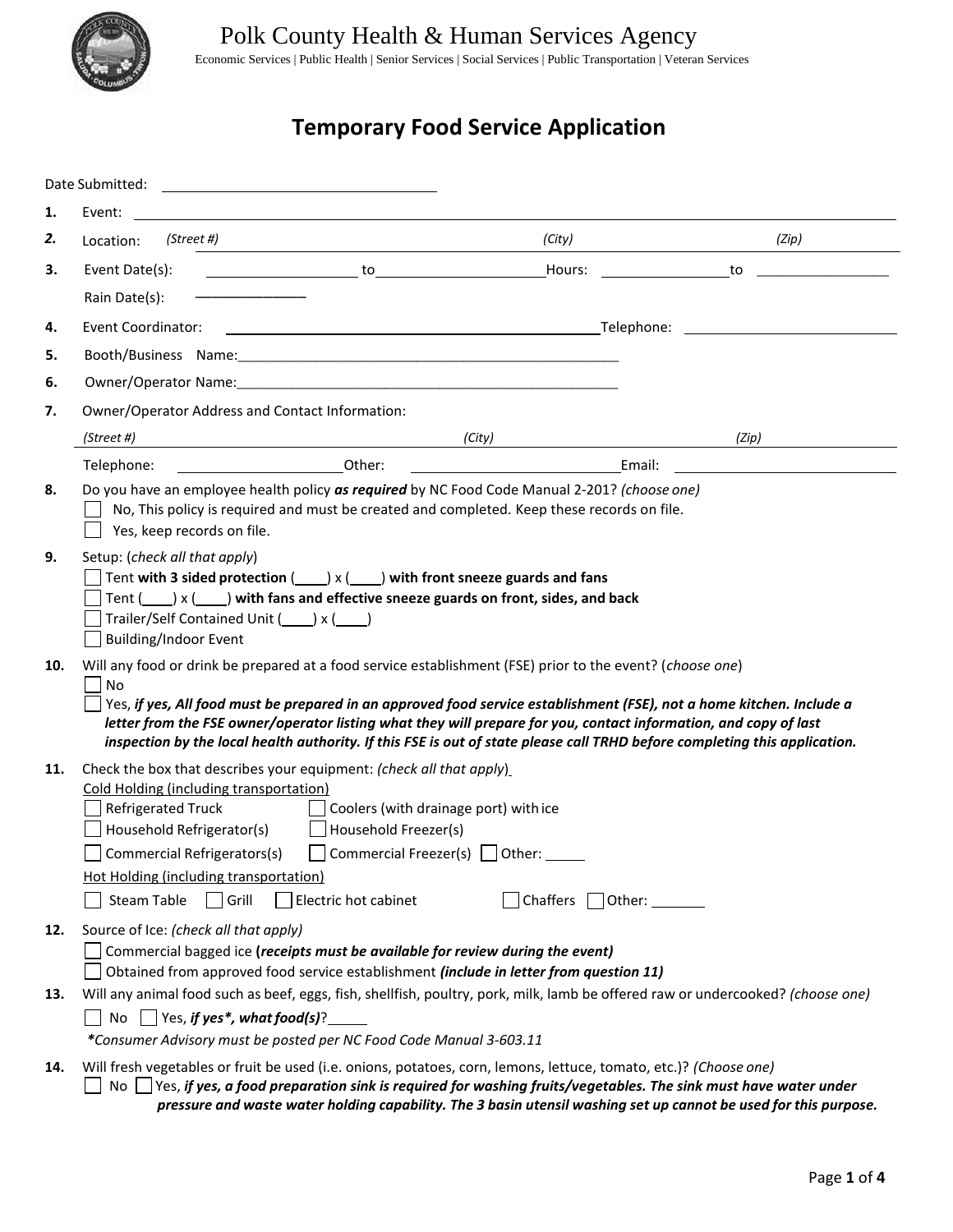

Economic Services | Public Health | Senior Services | Social Services | Public Transportation | Veteran Services

| 15. | Employee Handwashing set up: (choose one)                                                                                                                                                                                                                                                                                                                  |  |  |  |  |  |
|-----|------------------------------------------------------------------------------------------------------------------------------------------------------------------------------------------------------------------------------------------------------------------------------------------------------------------------------------------------------------|--|--|--|--|--|
|     | Plumbed handsink with unassisted free flowing faucet (i.e. stop cock, turn spout) and warm water, soap, paper towels<br>Minimum 2 gallon container with unassisted free flowing faucet (ie. stop cock, turn spout) with warm water, soap,<br>paper towels, and waste container with tight fitting lid                                                      |  |  |  |  |  |
| 16. | Utensil Washing set up: (choose one)** Basins must be large enough to submerge your largest utensil (ie. mixing bowl, pans)                                                                                                                                                                                                                                |  |  |  |  |  |
|     | 3 basins and air drying space (drain board/counter top space)<br>Plumbed 3 basin sink and air drying space (drain board/counterspace)                                                                                                                                                                                                                      |  |  |  |  |  |
| 17. | Potable (Drinking) Water Source: (check all that apply)<br>Provided by event (on-site municipal)<br>Sealed bottled water<br>Obtained from an approved food service establishment (include in letter from Question 11)<br>Other:                                                                                                                            |  |  |  |  |  |
| 18. | Lighting in Food Service/Storage Areas: (check all that apply)<br>Shielded bulbs<br>Shatterproof bulbs                                                                                                                                                                                                                                                     |  |  |  |  |  |
| 19. | Wastewater Disposal for Handwash/Utensil Wash: (choose one)<br>Provided by event (grey water holding tank or direct connection to sewer)<br>Approved food service establishment can wash (include in letter from Question 11)<br>Emptied at recreational vehicle (RV) waste site (copy of receipt must be submitted within 5 days of end of event to TRHD) |  |  |  |  |  |
| 21. | $\Box$ Public Building $\Box$<br><b>Toilet Facilities:</b><br>Porta-Johns                                                                                                                                                                                                                                                                                  |  |  |  |  |  |
| 22. | Garbage Disposal: Provided by event Other                                                                                                                                                                                                                                                                                                                  |  |  |  |  |  |
|     | <b>BOOTH DIAGRAM WITH EQUIPMENT LAYOUT</b>                                                                                                                                                                                                                                                                                                                 |  |  |  |  |  |

Draw or attach a diagram showing your food booth set up. Indicate tent dimensions (if applicable), front service area, sneeze guards, handwashing station, utensil washing set up and air dry space, produce washing set up (if applicable), cooking equipment, refrigeration, hot holding and cold holding equipment, preparation areas, fan placement (if applicable), etc.

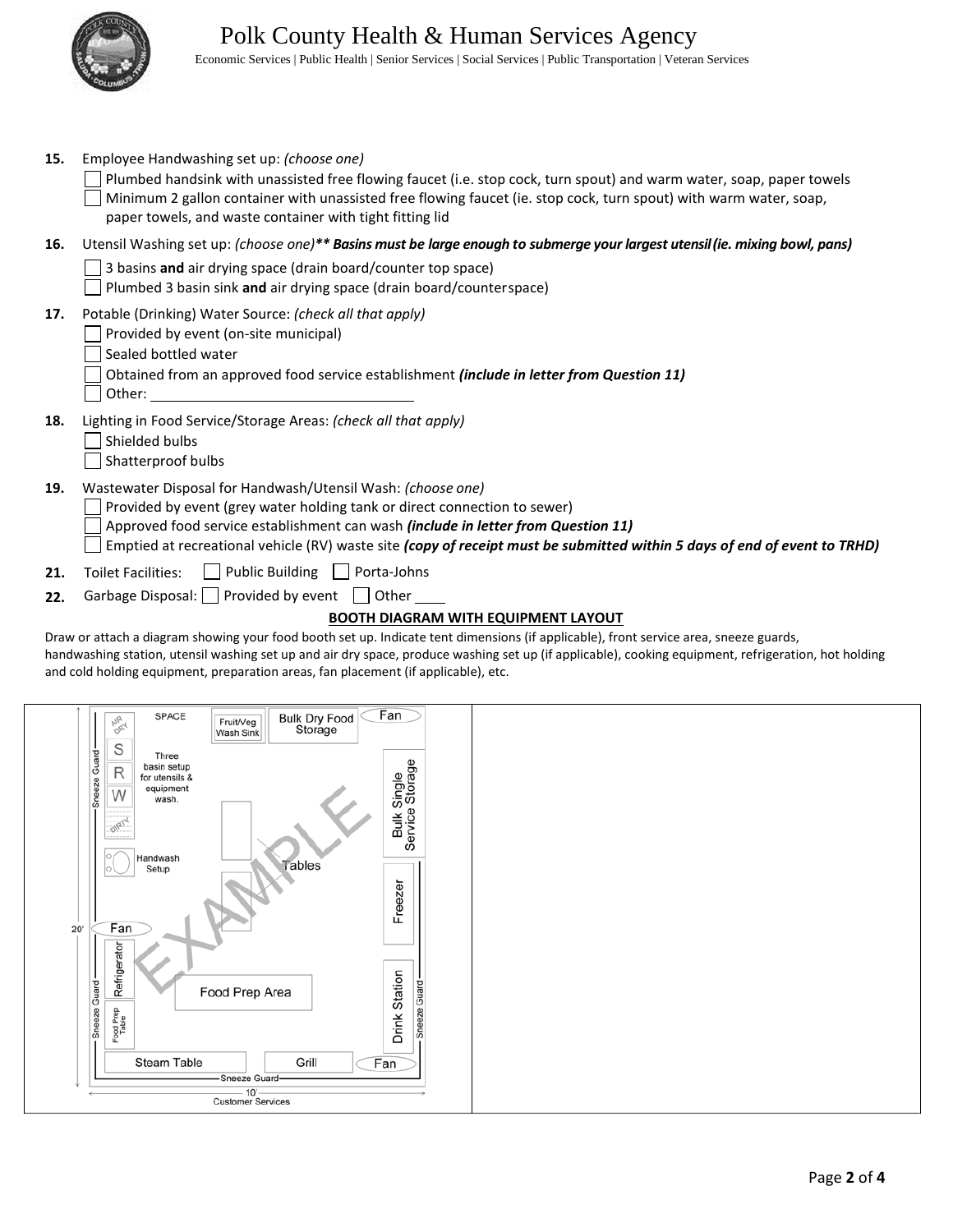

# Polk County Health & Human Services Agency

Economic Services | Public Health | Senior Services | Social Services | Public Transportation | Veteran Services

#### **MENU CHART (List all food, drinks, and condiments)**

It is *strongly recommended* that prewashed produce be purchased and used in a TFE*. A produce sink with water under pressure*  and wastewater holding will be required if produce is not purchased prewashed. Produce includes fruits and vegetables such as lemons, potatoes, lettuce, tomatoes, etc. Produce such as onions in the skin and corn in the husk are also required to be washed.

#### **Menu Example**

| <b>Menu Item</b><br>(Food)                           | Food Supplier/<br><b>Food Source</b>                                        | Thaw How?<br>Where?                                                                        | Cut/Wash<br><b>Assemble</b><br>Where? | Cook How?<br><b>Where? Final</b><br>Cook<br>Temperatrure?       | Cold/Hot<br><b>Holding</b><br>Equipment?        | What will be done with the leftovers at<br>the end of each day> Potentially<br>hazardous food (PHF) that has been<br>heated shall not be sold or held for use<br>on subsequent days** |
|------------------------------------------------------|-----------------------------------------------------------------------------|--------------------------------------------------------------------------------------------|---------------------------------------|-----------------------------------------------------------------|-------------------------------------------------|---------------------------------------------------------------------------------------------------------------------------------------------------------------------------------------|
| <b>Chicken</b><br><b>Breasts with</b><br>brown gravy | Frozen boneless chix<br>breasts from Sam's<br>kept in original<br>container | No thawing;<br>Stored in chest<br>cooler with<br>bagged ice<br>designated for<br>chix only | <b>Marinated in</b><br>soy sauce      | Cook 5 lbs at a<br>time on flat top<br>grill to 165<br>degrees. | <b>Transfer to</b><br>preheated<br>steam table  | Chix will be batch cooked as needed.<br>Leftovers will be discarded at the end<br>of the day.                                                                                         |
| <b>Brown</b>                                         | Dry packet gravy<br>from local<br>supermarket                               | Not applicable                                                                             | Single eye<br>burner                  | Add bottled water<br>and heat to<br><b>boiling</b>              | <b>Transfer to</b><br>preheated<br>steam table. | Brown gravy will be batch cooked as<br>needed. Leftovers will be discarded at<br>the end of each day.                                                                                 |

**Your Menu**

| <b>TOUT IVIETIU</b>        |                                      |                     |                                       |                                                                  |                                          |                                                                                                                                                                                       |  |
|----------------------------|--------------------------------------|---------------------|---------------------------------------|------------------------------------------------------------------|------------------------------------------|---------------------------------------------------------------------------------------------------------------------------------------------------------------------------------------|--|
| <b>Menu Item</b><br>(Food) | Food Supplier/<br><b>Food Source</b> | Thaw How?<br>Where? | Cut/Wash<br><b>Assemble</b><br>Where? | <b>Cook How?</b><br>Where?<br><b>Final Cook</b><br>Temperatrure? | Cold/Hot<br><b>Holding</b><br>Equipment? | What will be done with the leftovers at<br>the end of each day> Potentially<br>hazardous food (PHF) that has been<br>heated shall not be sold or held for use<br>on subsequent days** |  |
|                            |                                      |                     |                                       |                                                                  |                                          |                                                                                                                                                                                       |  |
|                            |                                      |                     |                                       |                                                                  |                                          |                                                                                                                                                                                       |  |
|                            |                                      |                     |                                       |                                                                  |                                          |                                                                                                                                                                                       |  |
|                            |                                      |                     |                                       |                                                                  |                                          |                                                                                                                                                                                       |  |
|                            |                                      |                     |                                       |                                                                  |                                          |                                                                                                                                                                                       |  |
|                            |                                      |                     |                                       |                                                                  |                                          |                                                                                                                                                                                       |  |
|                            |                                      |                     |                                       |                                                                  |                                          |                                                                                                                                                                                       |  |
|                            |                                      |                     |                                       |                                                                  |                                          |                                                                                                                                                                                       |  |
|                            |                                      |                     |                                       |                                                                  |                                          |                                                                                                                                                                                       |  |
|                            |                                      |                     |                                       |                                                                  |                                          |                                                                                                                                                                                       |  |

#### **ATTACH ADDITIONAL MENU SHEETS IF NECESSARY**

**\*\****Approval may be granted to allow for cooling and reheating of PHF if written procedures are submitted with this application and approved. Written procedures must detail:*

how the food(s) will be cooled (quantity of food, time parameters cooling methods, equipment used) how the food(s) will be stored (ie. refrigerated truck, walk‐in) how the food(s) will be reheated (method, time parameters, equipment used)